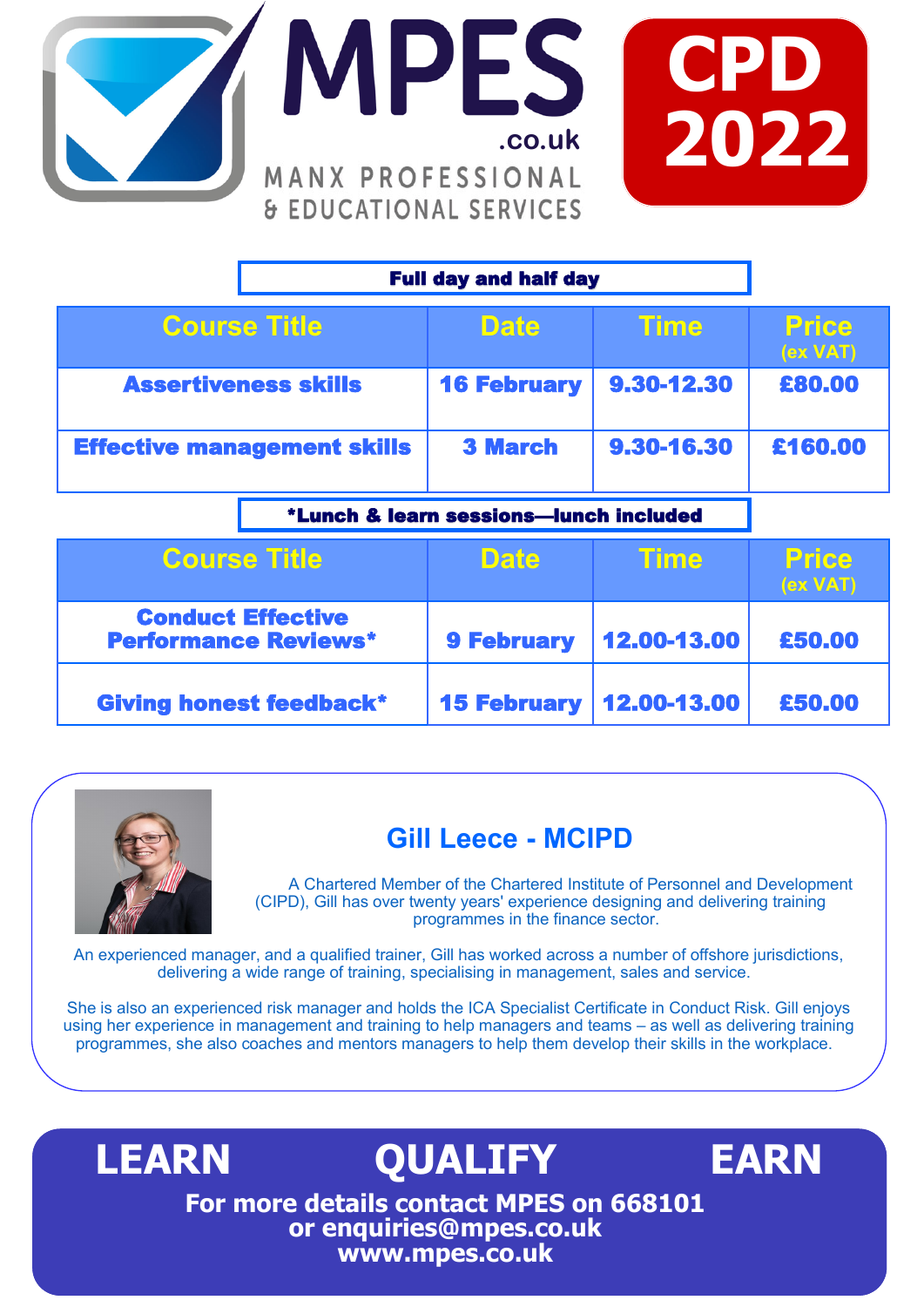

#### Assertiveness **- 16th February - 9.30 - 12.30**

- Do you find yourself in situations where you find it hard to speak up?
- Do you end up saying yes to work when you should have said no?
- Do you struggle to share your views and opinions?

This session will introduce you to tools and techniques that you can use right away to build your confidence in handling situations that you usually avoid.

By developing assertiveness skills, you can apply techniques that help you express yourself more clearly, openly and confidently.

#### **What's in it for me?**

- Recognise the difference between assertive, aggressive and passive behaviour
- Explore the impact your behaviour has on how assertive you are
- Make assertive requests
- Learn how to say no, where appropriate
- Apply a three-step model to help you assert yourself at work

#### **Effective Management Skills - 3rd March - 09.30 - 16.30**

Being a manager is rewarding and challenging - you have the opportunity to inspire and motivate your team and to provide the focus and drive to enable your people to deliver results.

But it's not easy. Managing people, situations, and results is a challenge!

On this one-day workshop you'll learn some great management hacks and techniques to help you.

We'll share tools that will make your job easier and give you the confidence to lead with your own style and values.

Whether you are a brand-new line manager, or you've been managing or leading a team for some time, you'll come away with ideas and tactics you can put into practice straight away.

#### What's in it for me?

- Recognise the strengths of your own management style and how to adapt to different people and situations
- Understand what makes a good manager vs a bad manager
- Learn the key elements of effective performance reviews and how to manage performance with confidence
- Understand the importance of setting clear goals with your team to help you manage performance
- Develop your coaching skills to improve conversations and communication with your people
- Enhance your ability to share honest and effective feedback with your team

### **LEARN QUALIFY EARN For more details contact MPES on 668101 or enquiries@mpes.co.uk www.mpes.co.uk**